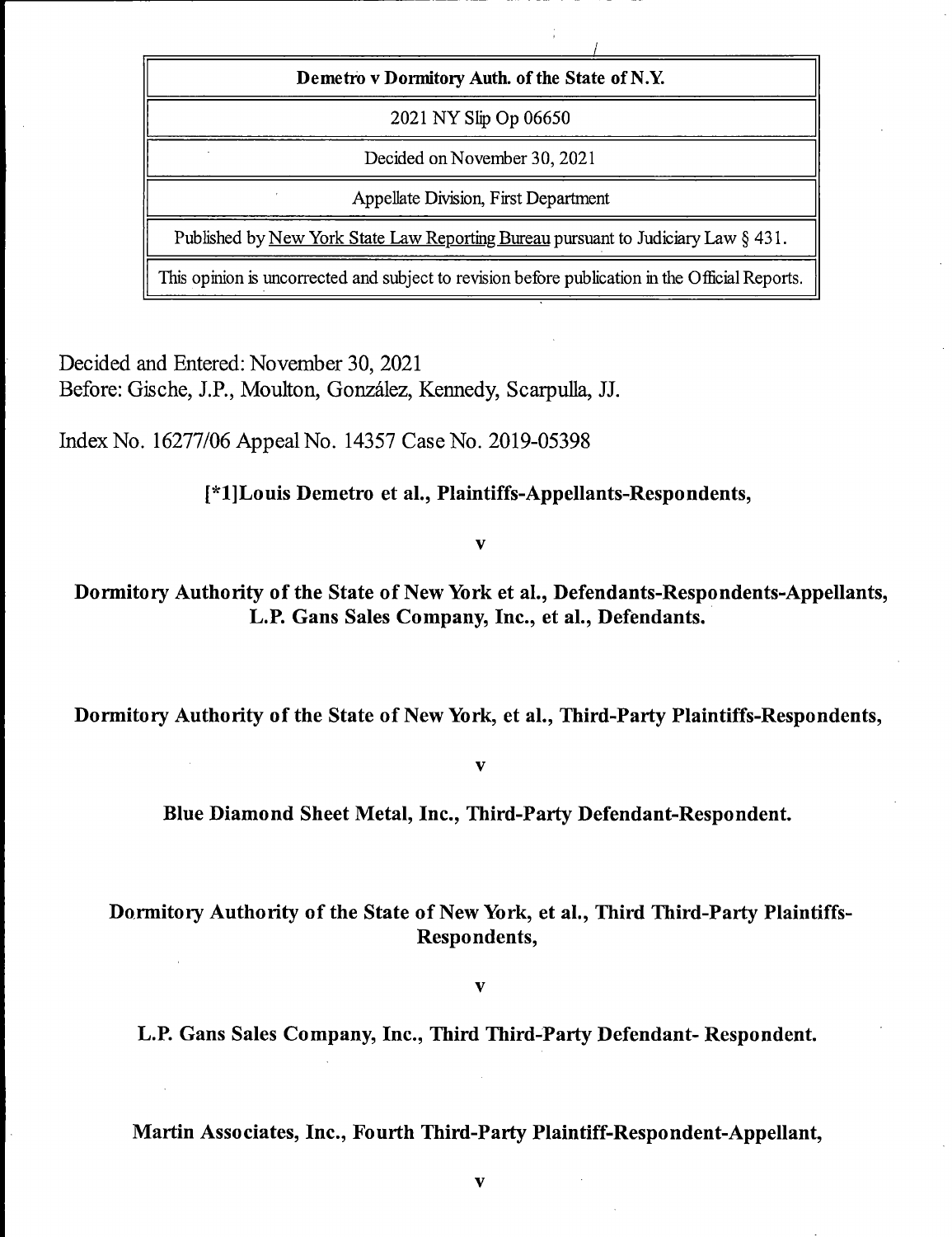# Analytical & Combustion Services, Inc., Fourth Third-Party Defendant-Respondent-Appellant.

### Dormitory Authority of the State of New York et al.. Fifth Third-Party Plaintiffs-Respondents-Appellants,

 $\mathbf{v}$ 

#### Johnston Boiler Company, Fifth Third-Party Defendant-Respondent.

Arnold E. DiJoseph, P.C., New York (Arnold E. DiJoseph, III of counsel), for appellantsrespondents.

Perry, Van Etten, Rozanski & Kutner, LLP, Melville (Geoffrey H. Pforr of counsel), for Dormitory Authority of the State of New York, Bovis Lend Lease LMB, Inc. and Center Sheet Metal, Inc., respondents-appellants.

Shaub, Ahmuty, Citrin & Spratt, LLP, Lake Success (Christopher Simone of counsel), for The Cannon Corporation doing business as Cannon Design, respondent-appellant.

Catalano Gallardo & Petropoulos, LLP, Jericho (Michele R. Levin of counsel), for Martin Associates, Inc., respondent-appellant.

Lewis Johs Avallone Aviles, LLP, Islandia (Jordan S. Palatiello of counsel) for Analytical & Combustion Services, Inc., respondent appellant.

Hoagland, Longo, Moran, Dunst & Doukas, LLP, New York (Michael T. Keams of counsel), for Johnston Boiler Company, respondent.

Order, Supreme Court, Bronx County (Doris M. Gonzalez, J.), entered on or about October 29, 2019, which granted the various CPLR 4404(a) motions to the extent of setting aside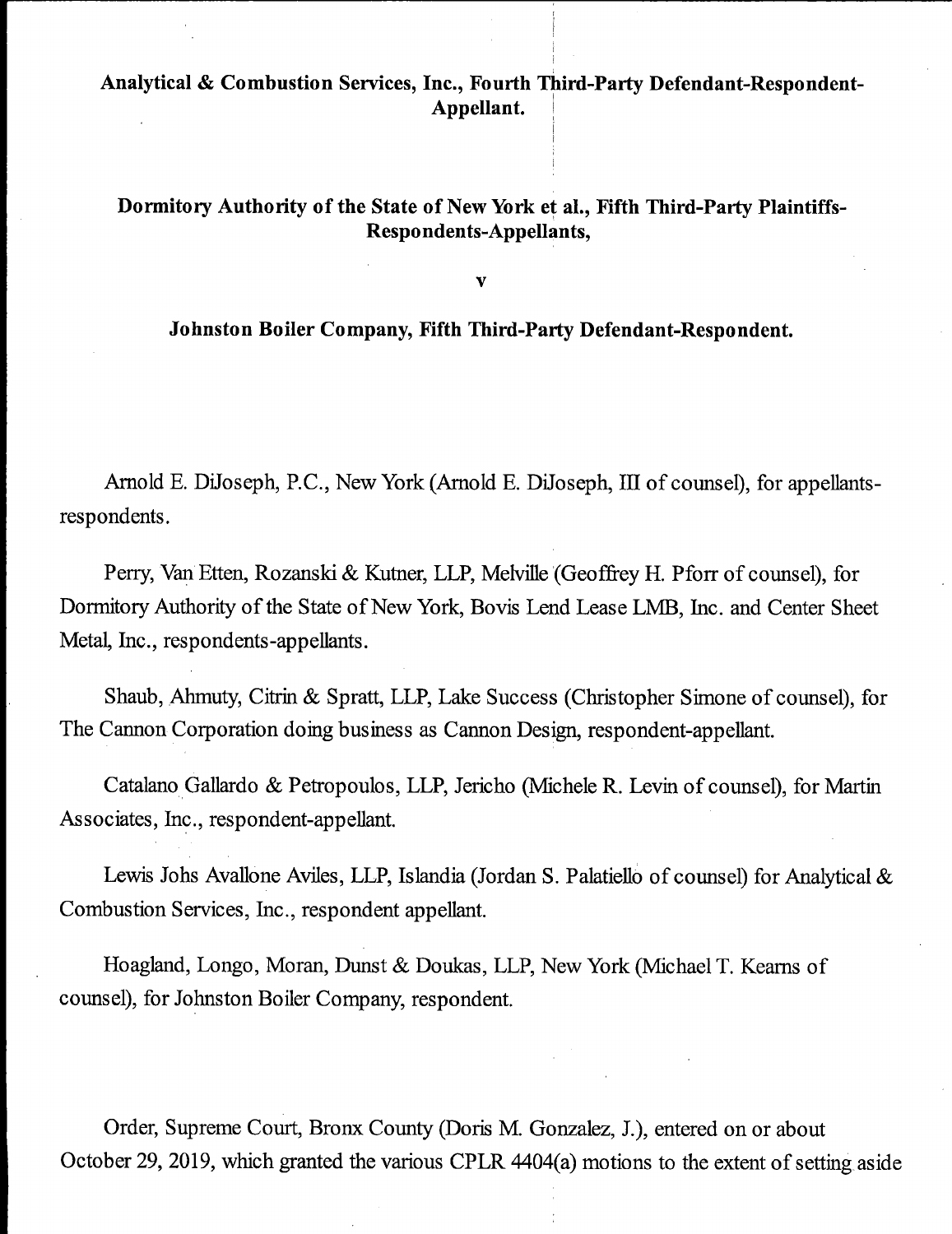the verdict, and ordering a new trial, as to liability against defendant Cannon Corporation, defendant/fifth third-party plaintiff Center Sheet Metal (CSM), and fourth third-party defendant Analytical & Combustion Services, Inc. (ACS), as to apportionment of fault among said parties and defendant/fifth third-party plaintiff Bovis Lend Lease LMB, Inc. (Bovis) and defendant/fourth third-party plaintiff Martin Associates, Inc. (Martin), and as to past and future pain and suffering and past loss of services, unless plaintiffs stipulated to reduce the awards for past pam and suffering from \$1.5 million to \$700,000, future pain and suffering from \$1.5 million to \$1 million, and past loss of services from \$500,000 to \$200,000, and denied defendant/fifth third-party plaintiff Dormitory Authority of the State of New York (DASNY), Bovis, and CSMs motion to extend their time to move, in effect, for judgment as a matter of law on DASNY and Bovis's contractual indemnification cross claims against Cannon and Martin, and, upon granting the extension, for said judgment, unanimously modified, on the law and the facts, to grant ACS's motion to reinstate the jury's finding that ACS was not negligent and dismiss the fourth thirdparty complaint and cross claims, and to reinstate the jury awards for past and future pain and suffering and past loss of services, and otherwise affirmed, without costs.

In this personal injury action plaintiff Louis Demetro (the injured plaintiff) was hit by an angle iron that fell from boiler exhaust ductwork in the boiler room at Jacobi Medical Center (Jacobi), owned by defendant DASNY.

Jacobi paid for the installation of four new boilers in 2003 in connection with a project to modernize its inpatient and emergency facilities. There were a number of defendants and thirdparty defendants that were responsible for aspects of the design and construction of the boiler system. As is pertinent to this appeal, DASNY retained Cannon as the architect and the design engineer of the projeet. Cannon provided, among other things, performance specifications for the boiler system to Martin, the prime heating, ventilation, and air conditioning contractor. Cannon also reviewed whether the contract drawings, specifications and approved shop drawings conformed with the design intent. Cannon's responsibilities also included making inspections to verify eompliance. DASNY retained Bovis as the construction manager for project. Martin retained CSM as the sheet metal contractor to reinforce the boilers' cleanout ports. ACS performed "start-up services" for the four new boilers as an exclusive sale and service representative for the boiler manufacturer and designer Johnston Boiler Company (Johnston).

The boiler system included a "breeching system," designed to vent combustible materials [\*2], consisting of exhaust ductwork connected to a chimney. The breeching system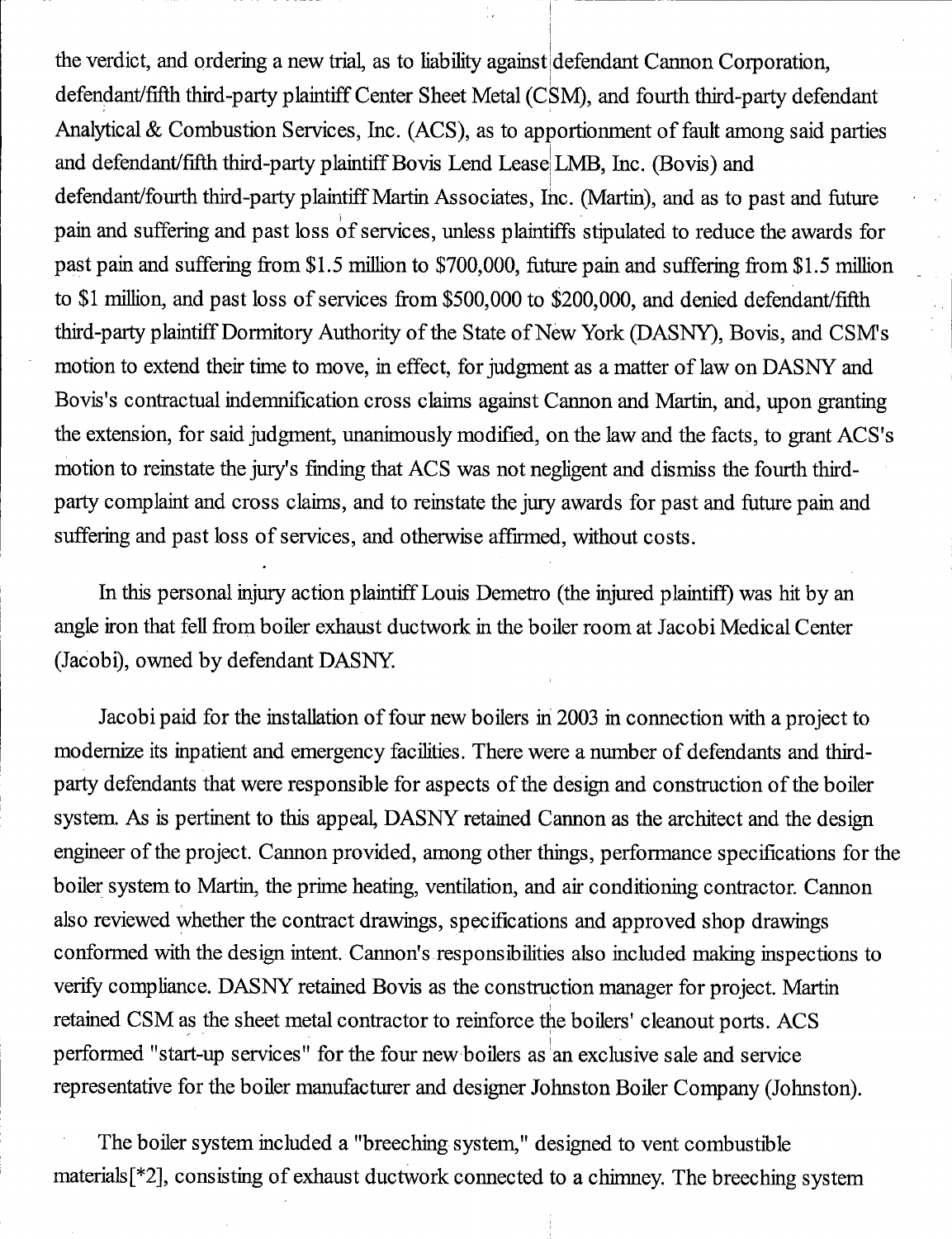included cleanout ports with covers that afforded access to a horizontal portion of the ductwork.

Soon after installation, and for years thereafter, the boiler system vibrated when more than one boiler was in operation. The vibrations sometimes caused a cleanout port cover to become dislodged and fall to the floor below. Martin hired CSM to install angle irons to brace the eovers and keep them in place. Jaeobi and the contractors were baffled as to the cause of the vibrations, and although many attempts were made to stop the vibrations, the problem was not resolved until more than four years after the accident.

In a prior appeal in this case, we modified an order that denied Cannon's motion for summary judgment dismissing, inter alia, the complaint as against it to grant the motion insofar as the complaint was "based on the alleged improper sizing of the breeching system or an improper connection between the breeching system and the chimney stack" (Demetro v Dormitory Auth. of the State of N.Y., 170 AD3d 437, 438 [1st Dept 2019] [Demetro I]). We did so because there was "no evidence that defendant Cannon negligently sized the system to accommodate three boilers in operation so that it would be held liable for plaintiffs injuries" {id.) Unbeknownst to us, at a trial nine months earlier, the jury was presented with proof concerning two different theories of Cannon's liability, i.e. negligent design of the breeehing system, and negligent performance of its architectural/engmeering oversight duties. The jury's verdict, at the conclusion of that trial, spanning March 6 - May 16, 2018 and involving 10 defendants/third-party defendants, was that Cannon was negligent and that its negligence was a substantial factor in causing the injured plaintiffs accident. The jury apportioned 25% liability to Cannon. The extensive testimony heard by the jury did not distinguish between the two theories, both of which were argued. The jury was simply asked to decide whether Cannon was negligent and whether its negligence was a proximate cause of the injured plaintiffs injuries.

None of the parties' counsel notified this Court of the verdict while the appeal was still pending. Consequently, this Court's March 7, 2019 order deciding the appeal, and holding that although as a matter of law. Cannon cannot be held liable for negligent design, there are issues of faet whether Cannon was otherwise negligent, was rendered only after the jury's verdict. In deciding the parties' posttrial motions, the court, based upon our order deciding the prior appeal, correctly set aside the liability verdict against Cannon and ordered a new trial on liability, because evidence of Cannon's negligence in designing the breeching system had been adduced at trial.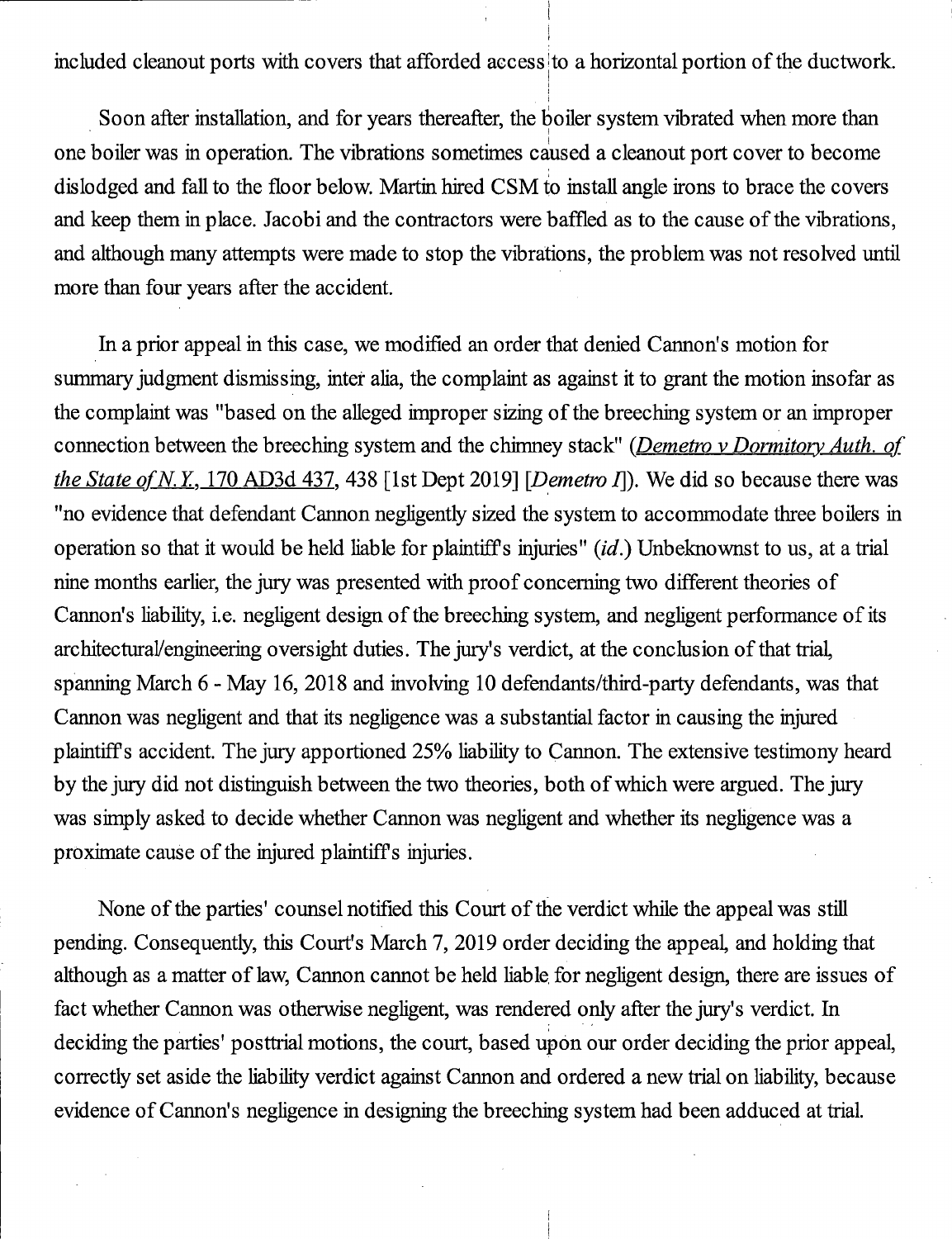Regardless of whether the verdict after trial rendered Cannon's appeal from the denial of summary judgment moot, the issue of whether Cannon could [\*3]be held liable on a negligent design theory was decided adversely to Cannon by post trial order and can be reviewed and resolved on this appeal (see DeJesus v Moshiashvili, 176 AD3d 649 [1st Dept 2019]). While our prior order is not strictly law of the case (*Matter of Part 60 RMBS Put-Back Litig.*, 195 AD3d 40 [1st Dept 2021]), it is still a correct ruling that, as a matter of law, there was no basis to hold Cannon liable on a negligent design theory based on the evidence that was submitted on the motion for summary judgment (see Engel v Aponte, 51 AD2d 989, 990 [2d Dept 1976]). Because the verdict sheet only asked that the jury consider, in general. Cannon's liability for the injured plaintiffs injuries, we cannot discem whether the jury's finding of liability was based upon negligent design, a legally impermissible basis, or another permissible theory of negligence (see Landau v Balbona Rest. Corp., 168 AD3d 424, 425 [1st Dept 2019]).

The court properly set aside the jury's findings that CSM was negligent and that its negligence was not a substantial factor in causing the injured plaintiffs accident and ordered a new trial as to CSMs liability, because the issues of fault and proximate cause with respect to CSM were so inextricably interwoven that it was logically impossible for the jury to find one but not the other (see KBL, LLP v Community Counseling & Mediation Servs., 123 AD3d 488, 489 [1st Dept 2014]). CSM denied installing the angle iron that hit the injured plaintiff (which was marked with its "Job Number 50") but admitted that it installed all the other angle irons. To reconcile the jury's findings, CSM makes the meritless argument that the jury could have rationally determined that CSM was negligent because it failed to secure its jobsite materials, but that such failure was not a substantial factor in causing the accident because some "other actor" (for which there was no evidence) found and installed the angle iron that hit the injured plaintiff.

However, the court improperly set aside the jury's finding that ACS was not negligent. As to ACS we cannot say that "there is simply no valid line of reasoning and permissible inferences which could possibly lead [a rational jury] to the conclusion reached by the jury on the basis of the evidence presented at trial" {Cohen v Hallmark Cards, Inc., 45 NY2d 493, 499 [1978]).

The evidence at trial demonstrated that Martin subcontracted with ACS as an exclusive sales and service representative for Johnston to perform the "start-up services" for four new boilers. [FN1] Shortly after the boilers were installed, they vibrated when more than one boiler was in operation. The jury heard testimony from ACS's owner that ACS contacted Johnston after it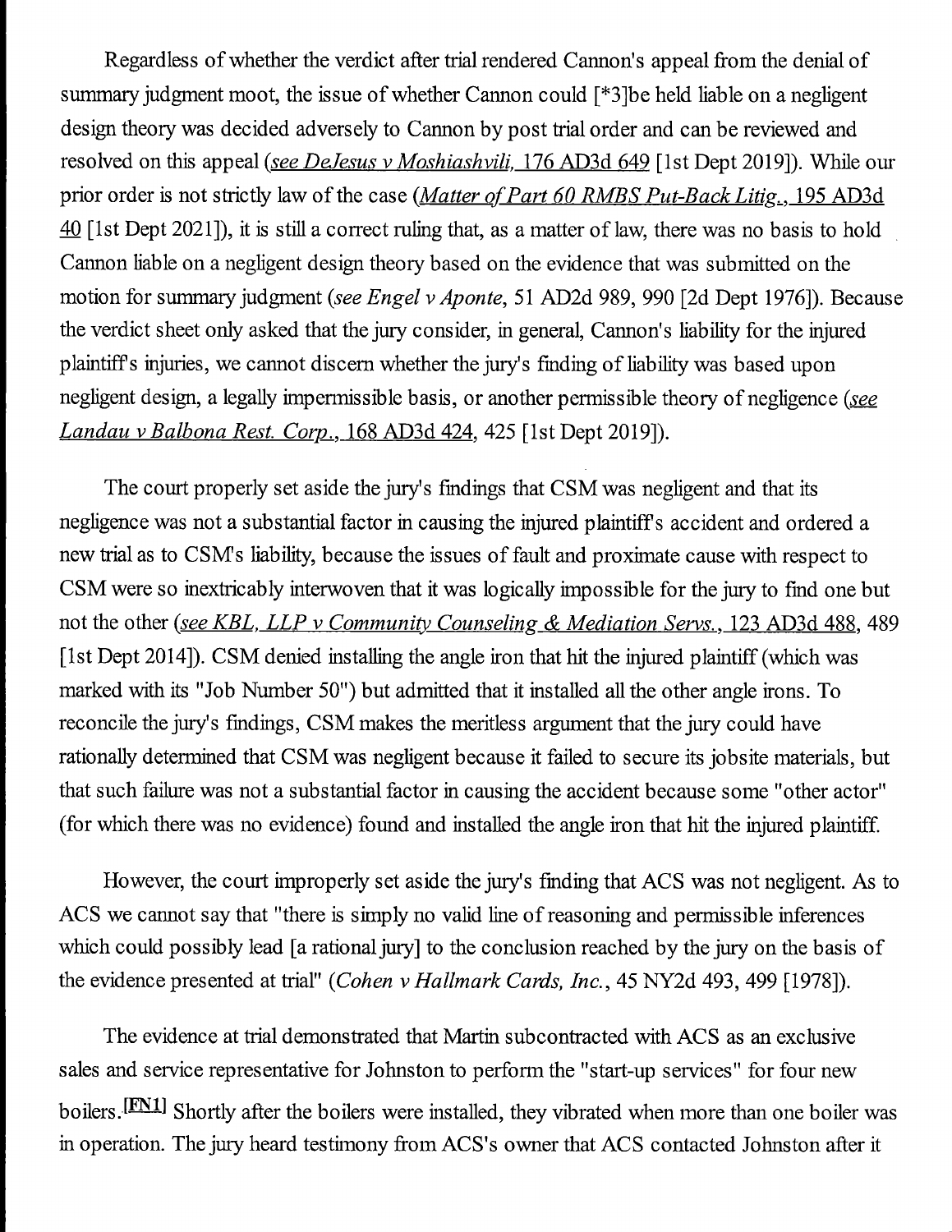could not stop the vibrations by adjusting the boilers' fuel and air ratios. According to the owner's testimony, ACS did not want to reconfigure the gas guns on "brand new boilers" absent "specific instructions" from Johnston. Notably, ACS's expert Frank [\*4]Schwalje testified that Johnston's manual specifically provided that Johnston bad to approve any modification to the gas guns. Therefore, ACS's owner testified that ACS called Johnston and the manufacturer made a service call in November 2004. Johnston modified the boilers' burners by installing plugs into the gas guns of each boiler, but the vibrations continued. Martin's expert testified that over four years after the injured plaintiffs accident, BiU Lower of nonparty Combustion Services Inc. (CSI), another Johnston-authorized representative, fixed the vibration problem by, among other things, plugging additional holes in the boilers' gas guns.<sup>[FN2]</sup>

The jury's finding that ACS was not negligent was not against the weight of the evidence. The court incorrectly concluded that there was no valid line of reasoning for the jury to find that ACS was not negligent because Lower corrected the problem by, among other things, reconfiguring the gas guns. To the contrary, the jury could have rationally concluded that the vibrations were resolved only when CSI modified the gas guns and that the fact that CSI did so did not prove that ACS should have done so as part of it start-up responsibilities. In addition, the jury could have reasonably concluded that because ACS was not permitted to modify the gas guns absent Johnston's approval, ACS discharged its start-up responsibilities by contacting Johnston, who modified the boilers' burners by installing plugs into four of the gas guns. Thus, we need not reach ACS's argument that the court erroneously determined that Demetro I foreclosed it from relying on trial evidence that the vibrations arose from the design of the breeching system for which it was not responsible.

The jury's verdict was not otherwise against the weight of the evidence (see generally Lolik vBig V Supermarkets, 86 NY2d 744, 746 [1995]). The testimony and other evidence adduced in this two-month-long trial raised questions of fact as to each defendant's liability that were properly left for the jury to resolve. That some evidence may have supported each party's position with regard to liability does not mean either that the jury exceeded its province in determining which evidence to accept and which to reject or that its verdict was against the weight of the evidence (see e.g. Baillargeon v Kings County Waterproofing Corp., 180 AD3d 635. 636 [2d Dept 2020]).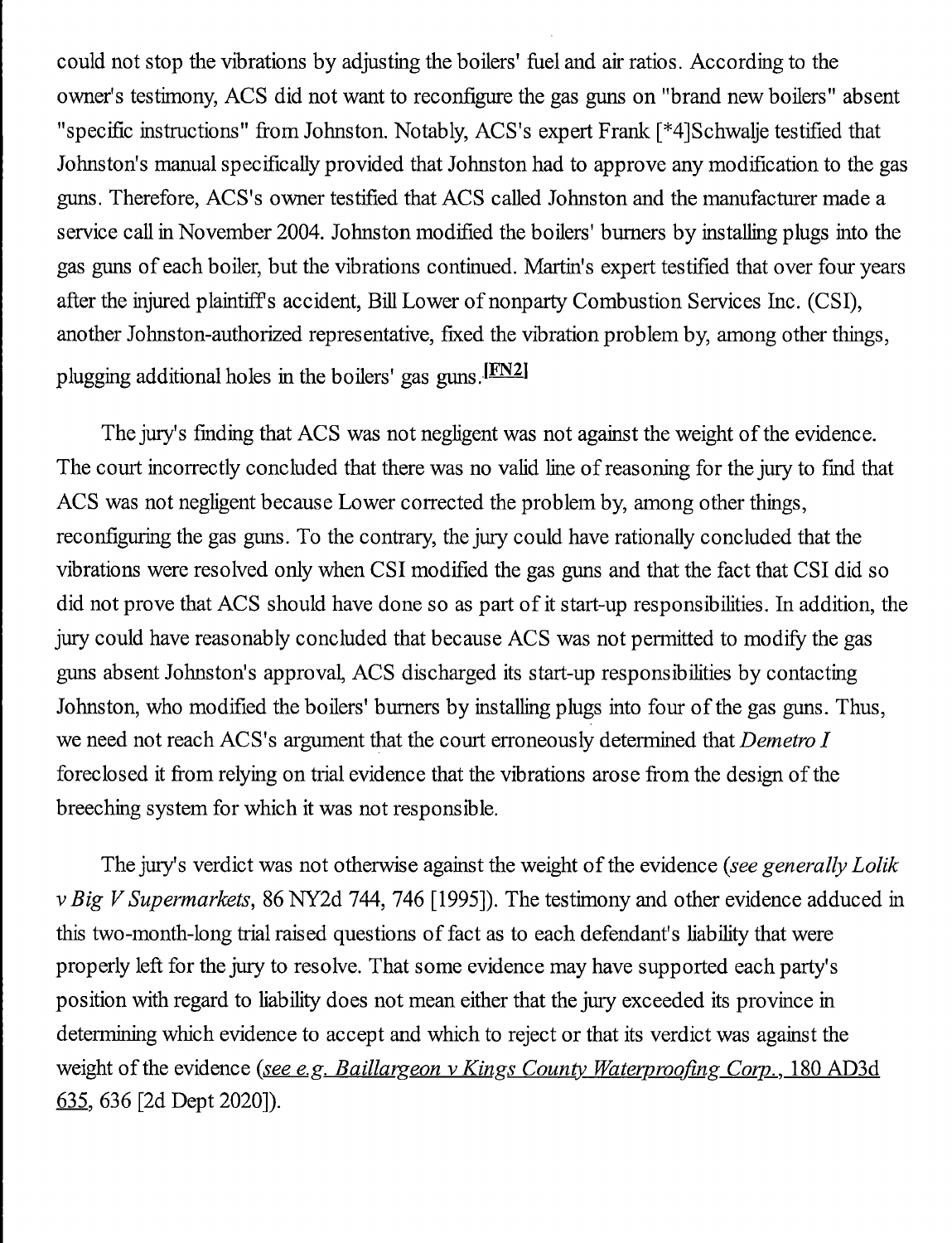The jury's awards for past pain and suffering and loss of services (each about 12 years) and future pain and suffering (20 years) did not deviate materially from what would be reasonable compensation (CPLR 5501 [c]; see Williams v City of New York, 105 AD3d 667 [1st Dept 2013]; Vukovich v 1345 Fee LLC, 72 AD3d 496 [1st Dept 2010]; Lewis v Port Auth. of N.Y. & N.J., 8 AD3d 205 [1st Dept 2004]; Kayes v Liberati, 104 AD3d 739 [2d Dept 2013]; see also Matter of New York City Asbestos Litig., 186 AD3d 401 [1st Dept 2020]; Loja v Lavelle, 132 AD3d 637 [2d Dept 2015]). To the extent an argument [\*5]is made that a surveillance video shows that the injured plaintiff was exaggerating his injuries, the video is not included on the three CDs that we reviewed and therefore, cannot be considered (see Amezquita v RCPI Landmark Props., LLC, 194 AD3d 475. 475-476 [1st Dept 2021]).

The injured plaintiff's special damages were established at trial with reasonable certainty (see generally e.g. Huff v Rodriguez, 45 AD3d 1430, 1433 [4th Dept 2007]). Plaintiffs' evidence "was not purely speculative, and the jury was entitled to credit that testimony" to the extent it did  $(Munzon v Victor at Fifth, LLC, 161 AD3d 1183, 1186 [2d Dept 2018] [internal citations]$ omitted]). To the extent plaintiffs argue that the award for future lost earnings should have been made over the rest of the injured plaintiffs hfe, rather than the rest of his expected work life, the award comported with the trial court's charge {see NY PJI 2:290), and it was within the jury's province to follow the charge of work life expectancy and to reject plaintiffs' evidence that the injured plaintiff would work for the rest of his life (see Stewart v New York City Tr. Auth., 82 AD3d 438, 441 [1st Dept 2011], lv denied 17 NY3d 712 [2011]; Lolik v Big V Supermarkets, 266 AD2d 759, 761 [3d Dept 1999]; Blyskal v Kelleher, 171 AD2d 718, 719 [2d Dept 1991]).

DASNY, Bovis, and CSM failed to establish good cause for their delay in moving for judgment as a matter of law on DASNY and Bovis's contractual indemnification cross claims against Cannon and Martin (see CPLR 2004; Casey v Slattery, 213 AD2d 890, 891 [3d Dept 1995]). Since at the time of this motion for an extension of time they had already moved pursuant to CPLR 4404(a) to set aside the verdict on various grounds, this motion also violated the rule against successive posttrial motions {see CPLR 4406).

We have considered the parties' remaining arguments for affirmative relief and find them unavailing.TfflS CONSTITUTES THE DECISION AND ORDER

OF THE SUPREME COURT, APPELLATE DIVISION, FIRST DEPARTMENT.